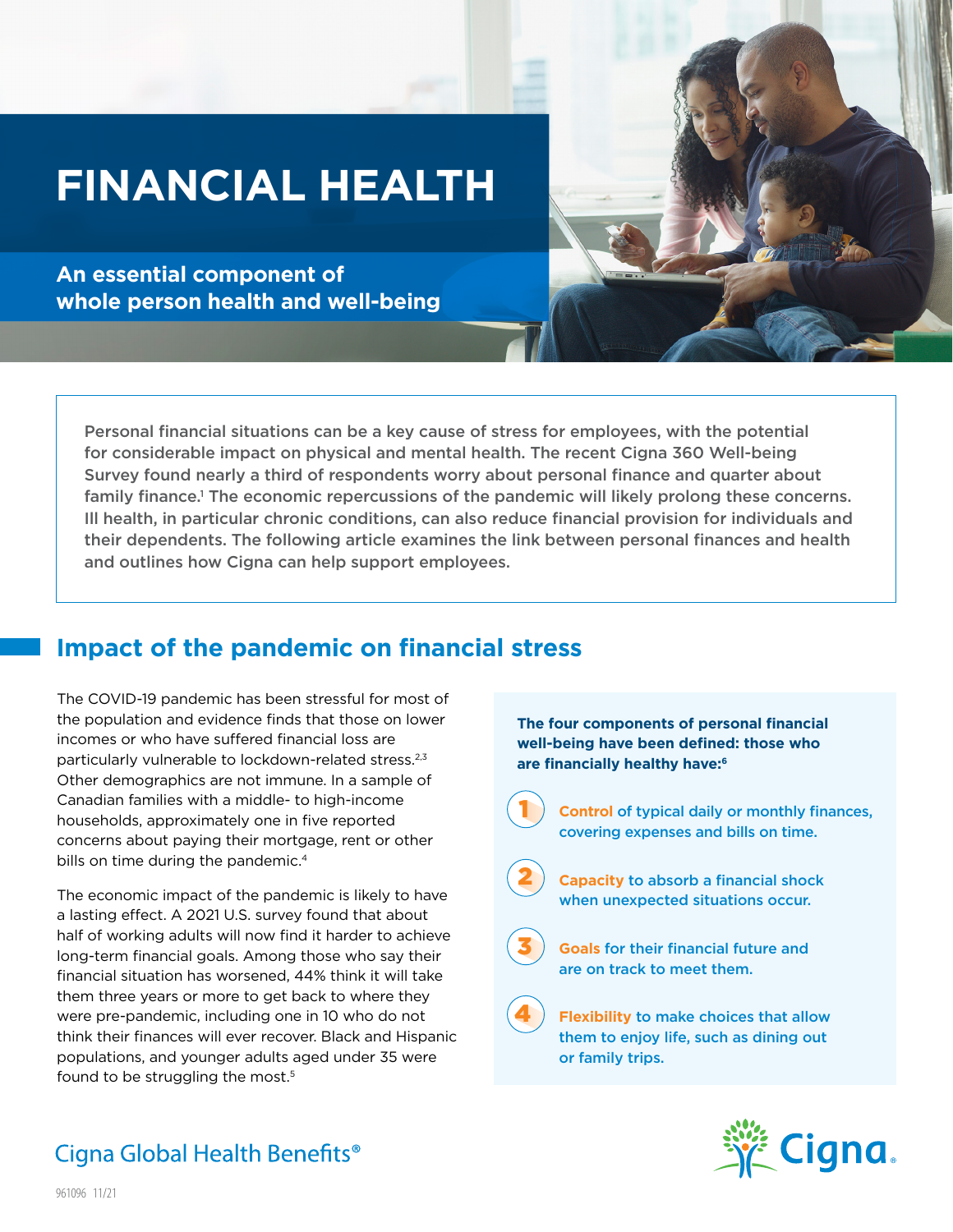

**The interlinked relationship between good health and personal finances**



### **The impact of personal finances on overall health**

Financial health is a key factor in determining health potential. A person's ability to manage day-to-day spending, overcome unexpected financial shocks, maintain minimal debt and consolidate wealth underpins all aspects of daily life including quality of housing and diet.<sup>7</sup> Government figures from England show that in the least deprived areas people are expected to enjoy good general health up to over 70 years, yet in the most deprived areas it is only up to 52 years - a difference of nearly two decades.<sup>8</sup>

Poor financial health can prevent healthier lifestyles, and increase the likelihood of detrimental choices such as smoking, excessive alcohol intake, poor diet and insufficient exercise.<sup>9</sup> In the short term, employee financial stress might manifest as productivity loss, absenteeism, and turnover. Longer term poor financial health may lead to ill health at a younger age and early unplanned retirement.<sup>7,9</sup>



#### **Cigna can help**

Cigna's **Employee Assistance Program** (EAP) provides confidential and independent financial support. In addition to financial information, EAP offers counseling and advice on a wide range of topics such as legal issues, emotional health, including relationships and family life and substance misuse.